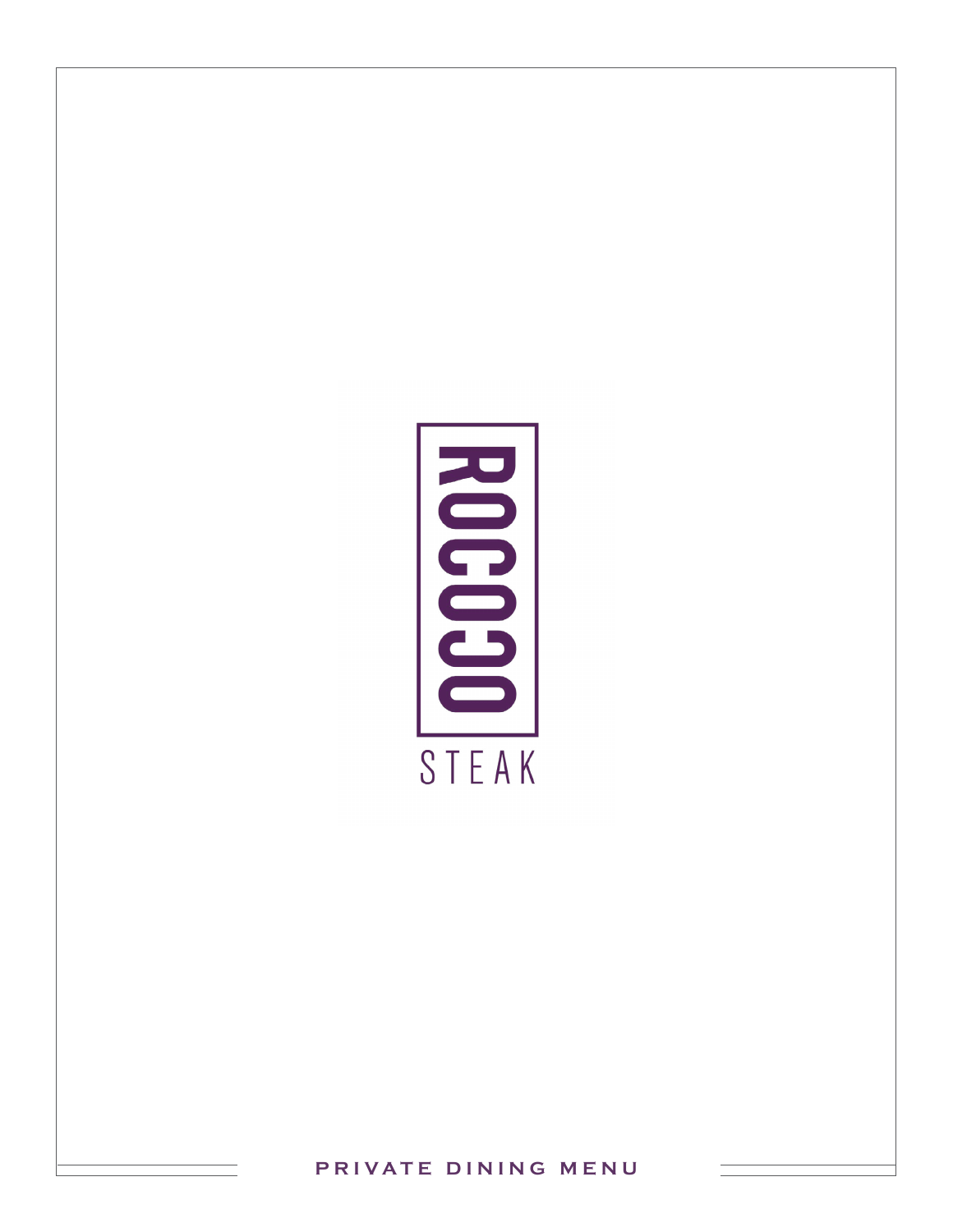# **DOWNTOWN MENU**

GUESTS TO PREORDER FROM HOST'S SELECTIONS

**FIRST COURSE**

[CHOOSE ONE]

LOBSTER BISQUE

CAESAR SALAD Romaine, Crostini, Parmigiano Reggiano

ARTISANAL GREEN SALAD Radish, Hearts of Palm, Tomato, Feta, Pommery Mustard Vinaigrette

HEIRLOOM SALAD Heirloom Tomatoes, Cucumbers, Green Peppers, Red Onions, Greek Feta, Olives, Red Wine Vinegar

### **SECOND COURSE**

[CHOOSE TWO]

 *\*Vegetarian Options available upon request*

CHICKEN

SALMON

FILET

∕ৈ⊶

PORK CHOP



PER PERSON

**SIDES**

[CHOOSE TWO]

WHIPPED POTATOES

ROASTED ASPARAGUS

MAC & CHEESE

CREAMLESS CORN MASH

CREAMED SPINACH

**THIRD COURSE**

[CHOOSE ONE]

BIRTHDAY OR WEDDING CAKE OPTIONS AVAILABLE UPON REQUEST. UPCHARGE MAY APPLY.

FLOURLESS CHOCOLATE TORTE SEASONAL BERRIES SEASONAL CRÈME BRÛLÉE

 $\circledcirc$ 



*Prices are subject to 18% service charge, 4% administration fee and 7% sales tax.*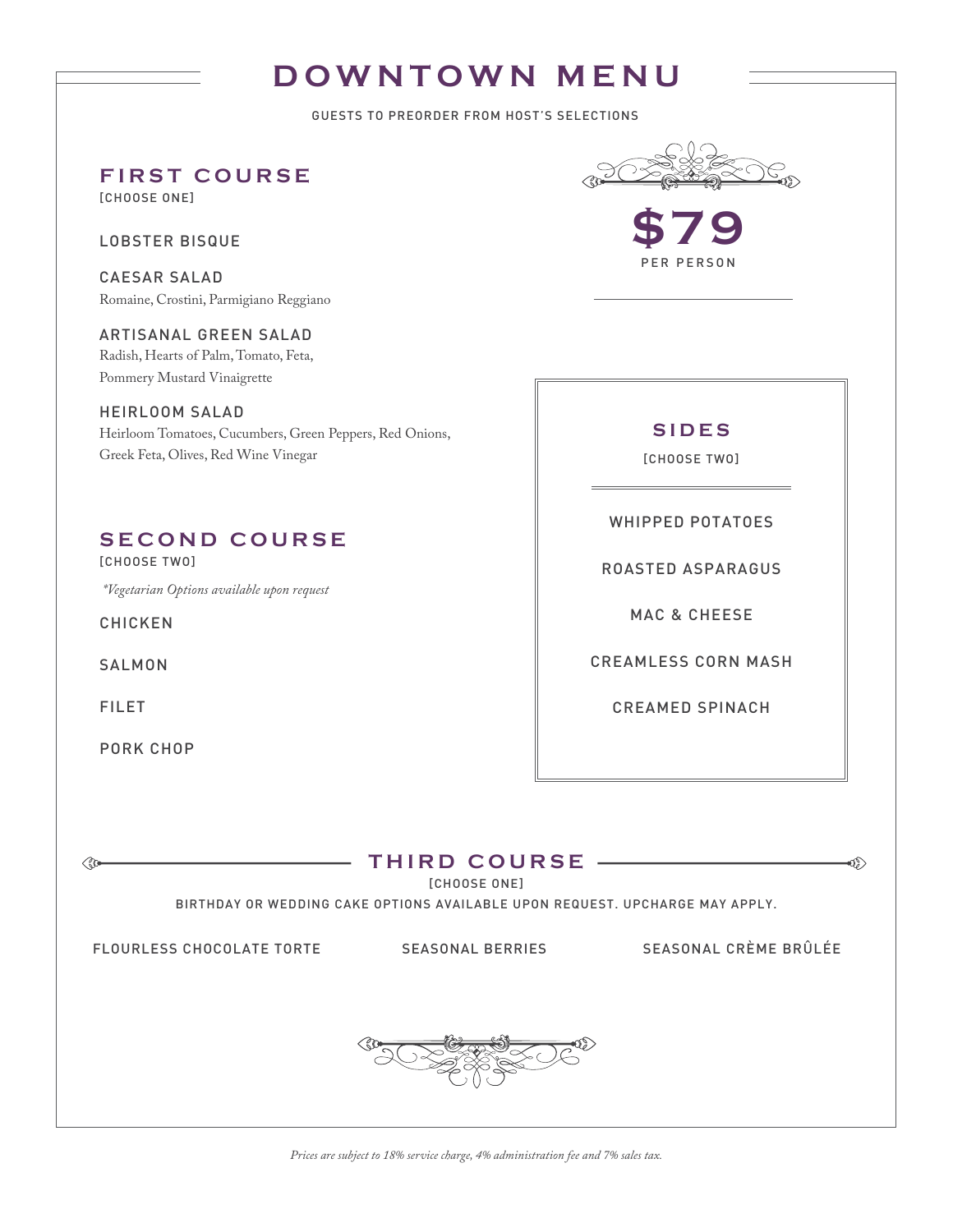# **SIGNATURE MENU**

GUESTS TO PREORDER FROM HOST'S SELECTIONS

**FIRST COURSE**

[CHOOSE ONE]

LOBSTER BISQUE

CAESAR SALAD Romaine, Crostini, Parmigiano Reggiano

ARTISANAL GREEN SALAD Radish, Hearts of Palm, Tomato, Feta, Pommery Mustard Vinaigrette

THE WEDGE Tomatoes, Bacon Jam, Chives, Blue Cheese Dressing

HEIRLOOM SALAD Heirloom Tomatoes, Cucumbers, Green Peppers, Red Onions, Greek Feta, Olives, Red Wine Vinegar

### **SECOND COURSE**

[CHOOSE THREE] *\*Vegetarian Options available upon request*

SEASONAL WHITE FISH

CHICKEN

PORK CHOP

FILET

**R** 

NEW YORK STRIP



**\$99** PER PERSON

**SIDES** [CHOOSE THREE]

WHIPPED POTATOES

ROASTED ASPARAGUS

MAC & CHEESE

CREAMLESS CORN MASH

CREAMED SPINACH

POTATO AU GRATIN

ROASTED VEGETABLES

# **THIRD COURSE**

[CHOOSE ONE]

BIRTHDAY OR WEDDING CAKE OPTIONS AVAILABLE UPON REQUEST. UPCHARGE MAY APPLY.

FLOURLESS CHOCOLATE TORTE

SEASONAL BERRIES SEASONAL BREAD

PUDDING

SEASONAL CRÈME BRÛLÉE

 $\circledcirc$ 

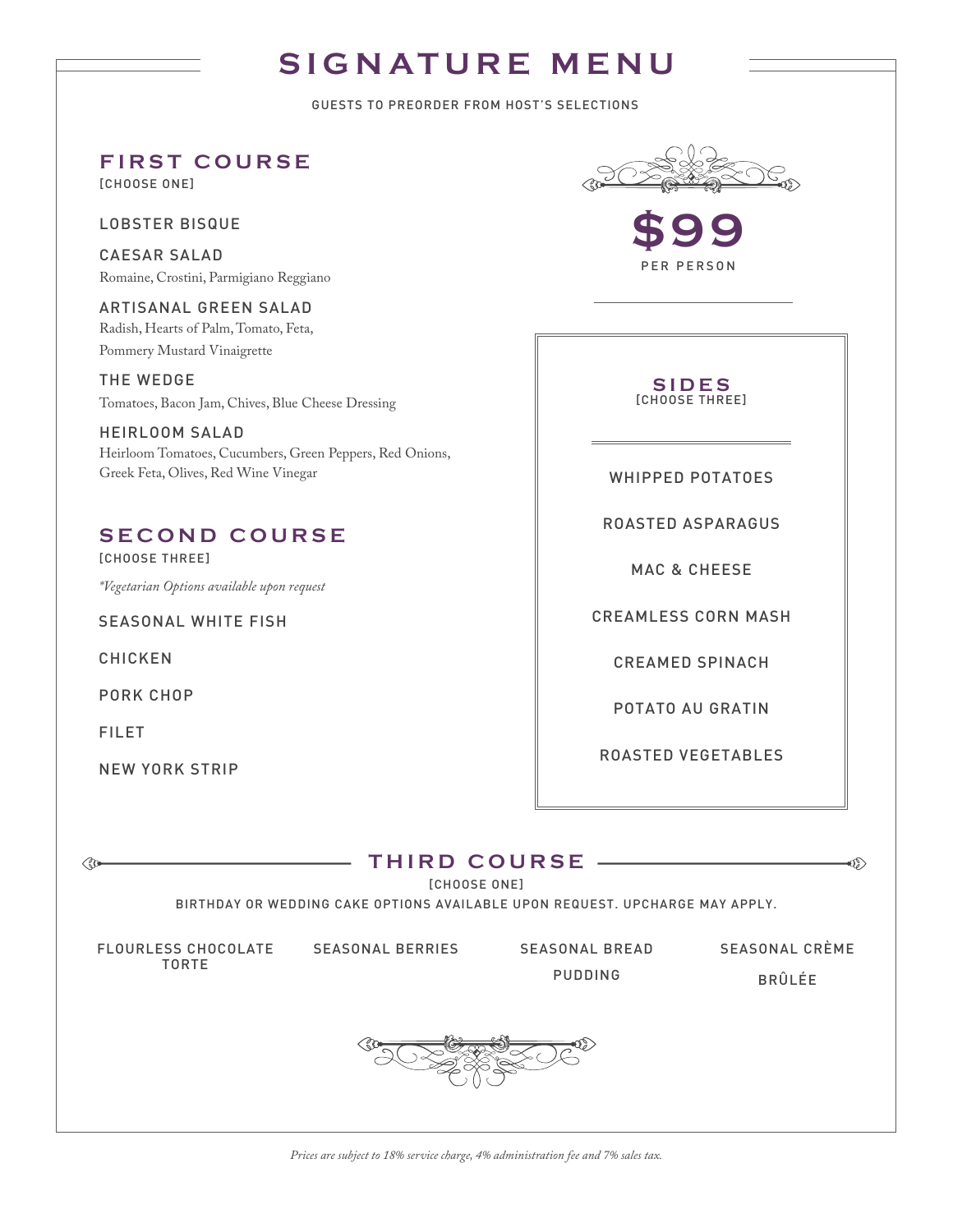# **RESERVE MENU**

GUESTS TO PREORDER FROM HOST'S SELECTIONS

**FIRST COURSE**

[CHOOSE TWO]

HEIRLOOM TOMATO BRUSCHETTA

CHICKEN CANAPE

DUCK CIGARS

PROSCUITTO WRAPPED MELON

AHI TUNA TARTAR

CRAB AND GOAT CHEESE FRITTERS

CHEESE & CHARCUTERIE

### **SECOND COURSE**

[CHOOSE ONE]

LOBSTER BISQUE

CAESAR SALAD Romaine, Crostini, Parmigiano Reggiano

ARTISANAL GREEN SALAD Radish, Hearts of Palm, Tomato, Feta, Pommery Mustard Vinaigrette

THE WEDGE Tomatoes, Bacon Jam, Chives, Blue Cheese Dressing

WATERMELON SALAD Pork Belly, Arugula, Pickled Watermelon Rind, Feta, Pomegranate Vinaigrette

**\$129** PER PERSON

#### **THIRD COURSE** [CHOOSE THREE]

*\*Vegetarian Options available upon request*

RACK OF LAMB

SEASONAL WHITE FISH

AHI TUNA

WHOLE LOBSTER TAIL

FILET & LOBSTER TAIL

RIBEYE

#### **SIDES** [CHOOSE THREE]

*Whipped Potatoes • Roasted Asparagus • Lobster Mac & Cheese Creamless Corn Mash • Creamed Spinach Truffle Potato Au Gratin • Butter Poached Mushrooms Roasted Vegetables*

#### **FOURTH COURSE**

[CHOOSE ONE]

BIRTHDAY OR WEDDING CAKE OPTIONS AVAILABLE UPON REQUEST. UPCHARGE MAY APPLY.

SEASONAL CHEESECAKE SEASONAL BERRIES SEASONAL BREAD

 $\oslash$ 

PUDDING

SEASONAL CRÈME BRÛLÉE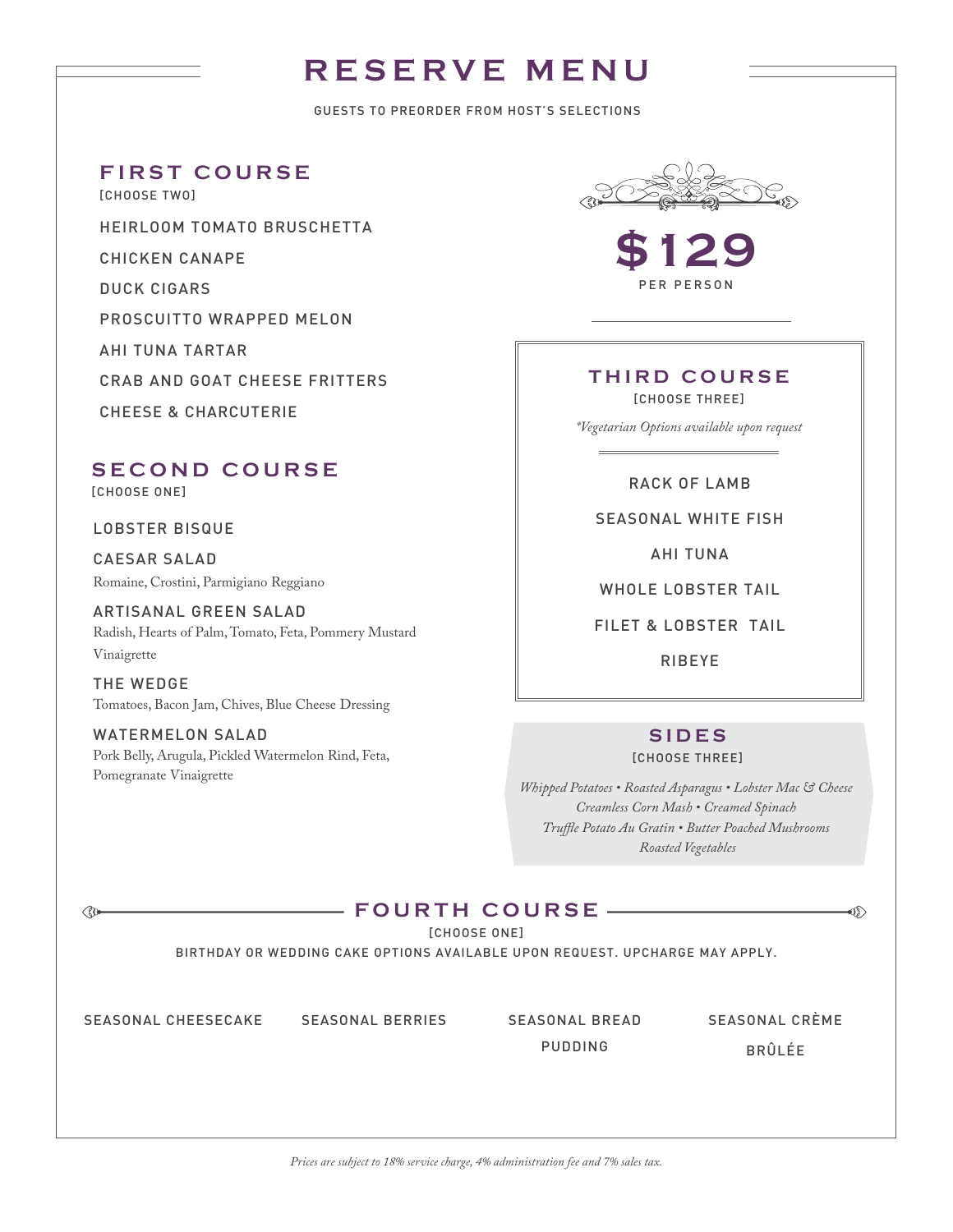# **ELITE MENU**

GUESTS TO PREORDER FROM HOST'S SELECTIONS

#### **FIRST COURSE**

[CHOOSE TWO]

AHI TUNA JUMBO COCKTAIL SHRIMP CHICKEN LOLLIPOPS DUCK CIGARS TOMATO BRUSCHETTA BABY BELLA STUFFED MUSHROOMS BRÛLÉE PORK BELLY BACON WRAPPED SCALLOPS

# **SECOND COURSE**

[CHOOSE ONE]

LOBSTER BISQUE FRENCH ONION

#### **THIRD COURSE** [CHOOSE ONE]

CAESAR SALAD Romaine, Crostini, Parmigiano Reggiano

THE WEDGE Tomatoes, Bacon Jam, Chives, Blue Cheese Dressing

WATERMELON SALAD Pork Belly, Arugula, Pickled Watermelon Rind, Feta, Pomegranate Vinaigrette



**\$149** PER PERSON

# **FOURTH COURSE**

[CHOOSE THREE]

*\*Vegetarian Options available upon request*

RIBEYE

FILET & LOBSTER TAIL

RACK OF LAMB

SEASONAL WHITE FISH

AHI TUNA

WHOLE LOBSTER TAIL

### **SIDES**

[CHOOSE THREE]

*Whipped Potatoes • Roasted Asparagus • Lobster Mac & Cheese Creamless Corn Mash • Creamed Spinach Truffle Potato Au Gratin • Butter Poached Mushrooms Roasted Vegetables*

### **FIFTH COURSE**

[CHOOSE ONE]

BIRTHDAY OR WEDDING CAKE OPTIONS AVAILABLE UPON REQUEST. UPCHARGE MAY APPLY.

**∢** 

SEASONAL CHEESECAKE SEASONAL BERRIES SEASONAL BREAD

PUDDING

SEASONAL CRÈME BRÛLÉE

*Prices are subject to 18% service charge, 4% administration fee and 7% sales tax.*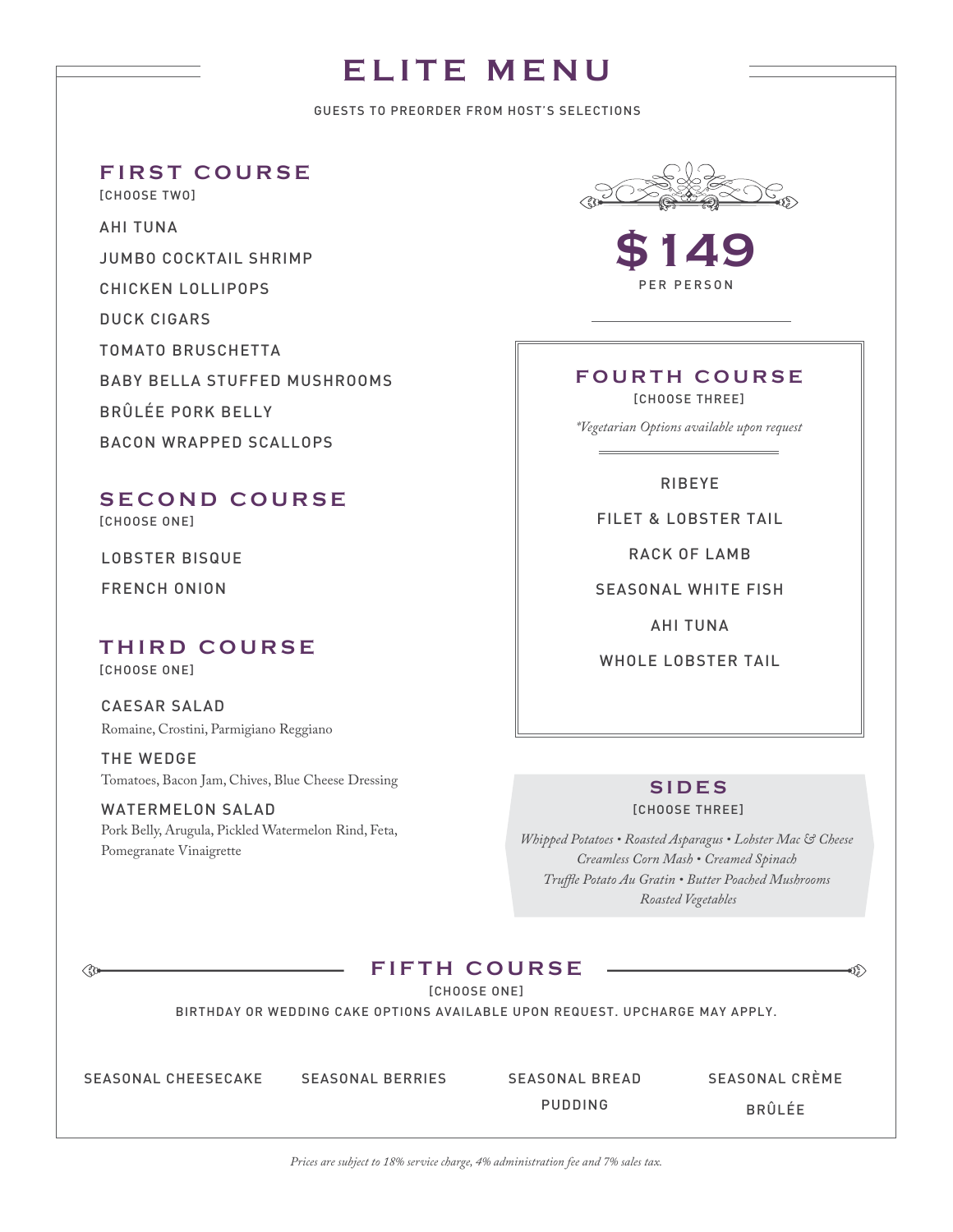# **HORS D'OEUVRES**

(PRICED BY THE DOZEN, MINIMUM OF TWO DOZEN)

# **SEAFOOD**

| Wontons                                     |  |
|---------------------------------------------|--|
| Cocktail Sauce                              |  |
| Tomato Marmalade                            |  |
| Caviar                                      |  |
| CRAB & GOAT CHEESE FRITTERS 36<br>Remoulade |  |

### **MEAT**

| FRIED CHICKEN SLIDERS42<br>Honey Mustard, Lettuce, Tomato |
|-----------------------------------------------------------|
| Truffle Relish, Tomato, Lettuce                           |
|                                                           |
| Horseradish Cream                                         |
| Sweet Soy                                                 |
| Chipotle Ranch                                            |
| Honey Mustard                                             |
| PROSCUITTO WRAPPED MELON 36<br><b>Balsamic Reduction</b>  |
| Huckleberry Jam, Brioche                                  |
| Poached Pear                                              |
| Blue Cheese, Caramalized Onions                           |
| SPECK WRAPPED DATES 36<br><b>Balsamic Glaze</b>           |
|                                                           |

### **VEGETABLE**

| Crostini                                                                    |  |
|-----------------------------------------------------------------------------|--|
| WATERMELON CAPRESE 36<br>Heirloom Tomato, Mozzarella, Basil, Balsamic Glaze |  |
| ASIAN GINGER VEGETABLE CIGAR42<br>Shoyu                                     |  |
| Goat Cheese Mousse                                                          |  |
| BABY BELLA MUSHROOM 36<br>Creamed Spinach, Asiago                           |  |



## **DISPLAY PLATTERS**

*Priced by platter, serves approximately 25 guests.*

CHEF'S SELECTION OF ARTISAN CHEESE AND CHARCUTERIE, HONEYCOMB, MARCONA ALMONDS, GRAINY MUSTARD, CORNICHONS, CAPER BERRIES, CROSTINI

 $-175-$ 

GRILLED AND RAW ASSORTMENT OF VEGETABLE WITH DIPPING SAUCES  $-90-$ 

CHEF'S SELECTION OF ANTIPASTA  $-90-$ 

FRESH SLICED SEASONAL FRUITS AND BERRIES WITH DIPPING SAUCES

 $-120-$ 

SEAFOOD TOWER, OYSTERS, SHRIMP, LOBSTER, CUCUMBER MIGNONETTE, MUSTARD AIOLI, REMOULADE

 $-300-$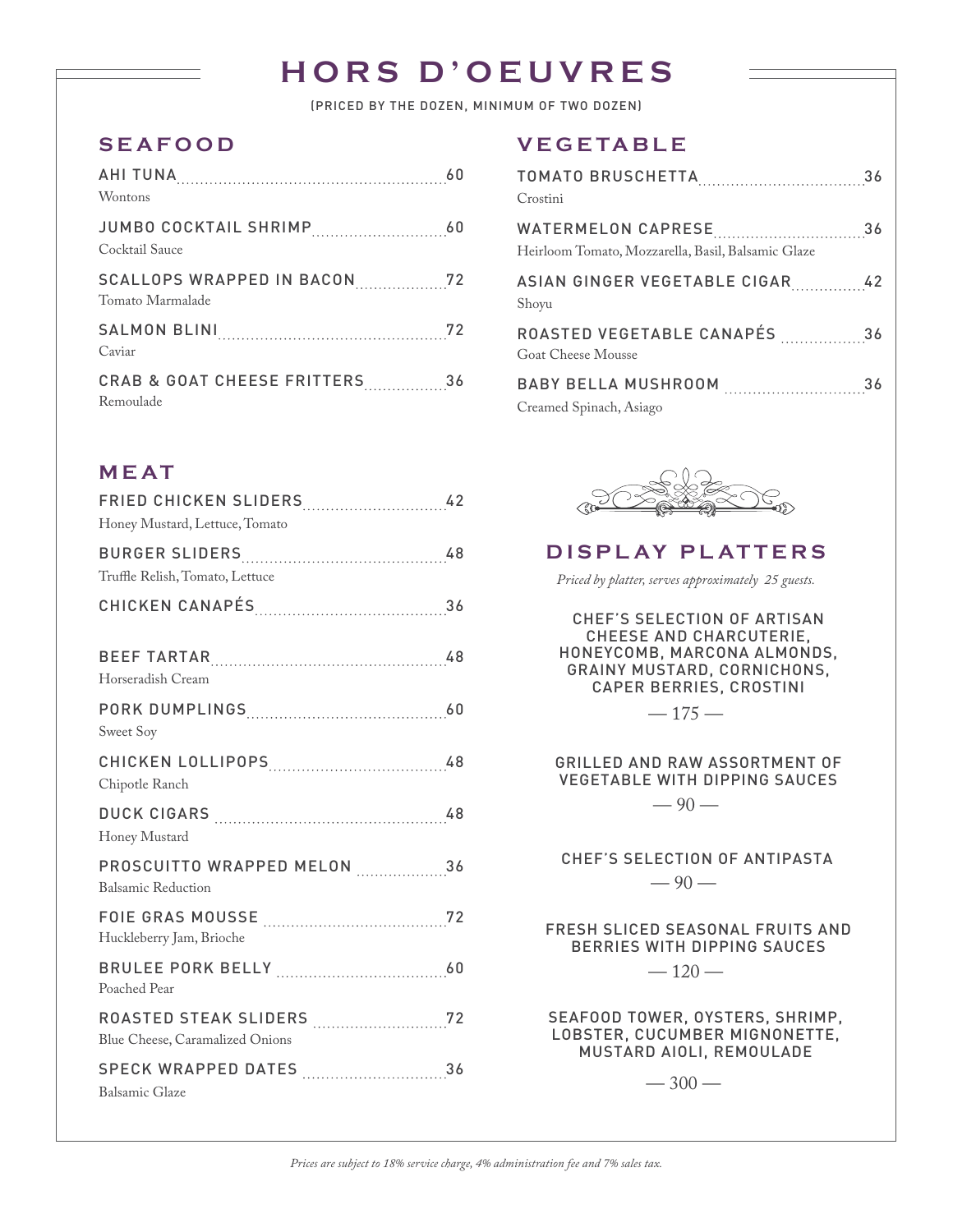# **BEVERAGES**

(ALL BEVERAGES ARE CHARGED UPON CONSUMPTION]

### **BEGINNER**

GREEN MARK BY RUSSIAN STANDARD, BEEFEATERS, BACARDI, CAPTAIN MORGAN, DEWARS, JIM BEAM, JACK DANIELS, EXOTICO ROCOCO STEAK'S SELECTION OF RED AND WHITE WINE (\$40 PER BOTTLE) ROCOCO STEAK'S SELECTION OF IMPORTED AND DOMESTIC BEER (\$6 PER BOTTLE)

### **INTERMEDIATE**

TITOS, TANGUERAY, MOUNT GAY, BACARDI, CAPTAIN MORGAN, JOHNNIE WALKER RED, BUFFALO TRACE, MAESTRO DOBEL SILVER ROCOCO STEAK'S SELECTION OF RED AND WHITE WINE (\$55 PER BOTTLE)

ROCOCO STEAK'S SELECTION OF IMPORTED AND DOMESTIC BEER (\$6 PER BOTTLE)

## **ADVANCED**

GOOSE, BOMBAY SAPPHIRE, BACARDI, CAPTAIN MORGAN, JOHNNIE WALKER BLACK, MAKERS MARK, PATRON, APPLETON ESTATE

ROCOCO STEAK'S SELECTION OF RED AND WHITE WINE (\$65 PER BOTTLE)

ROCOCO STEAK'S SELECTION OF IMPORTED AND DOMESTIC BEER (\$6 PER BOTTLE)